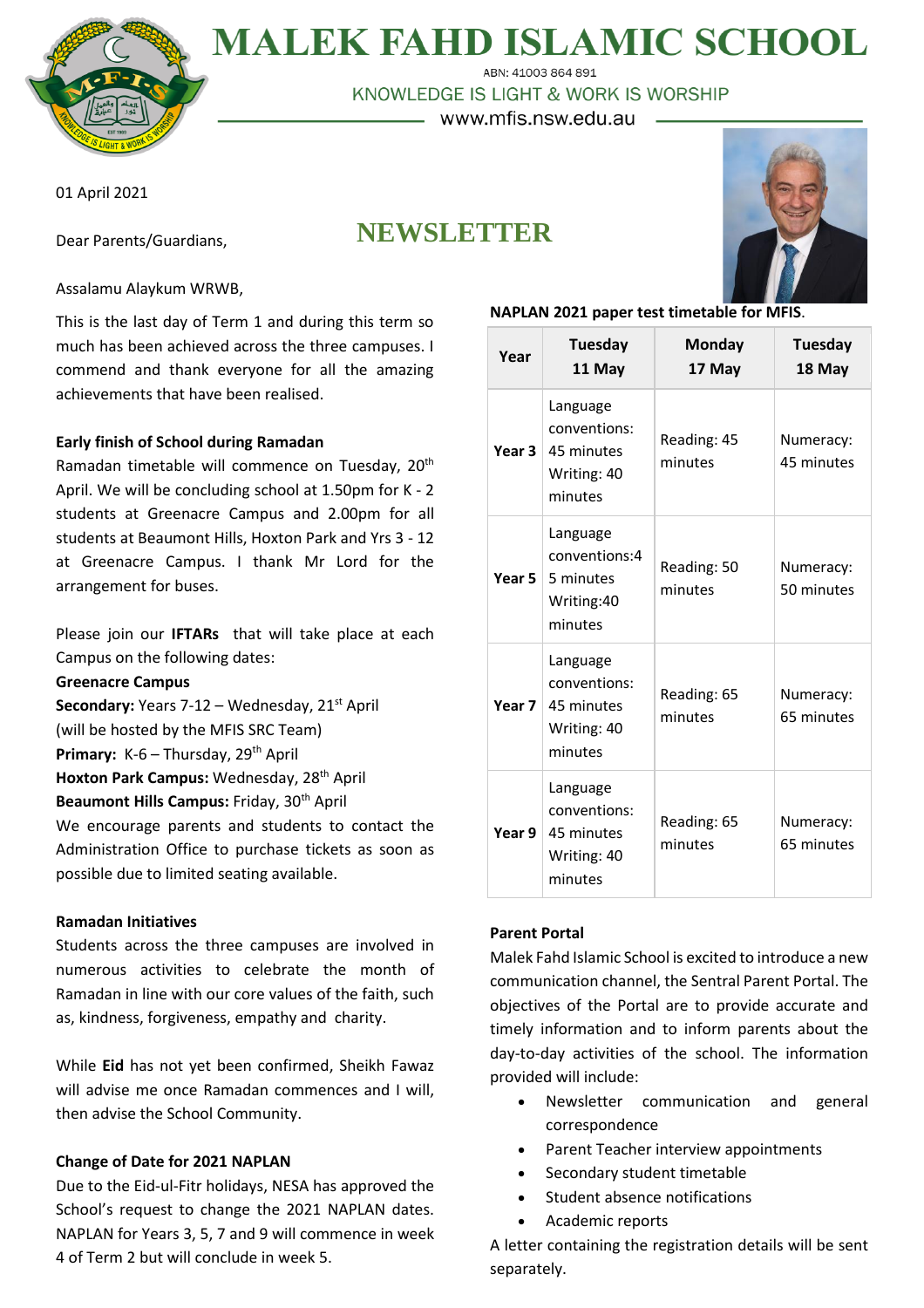### *WELLBEING CORNER*

**Ramadan Preparation and Reflections Before Its Arrival**



Ramadan is one of the eagerly awaited months of Islamic calendar. The month is full of blessings and mercy. Therefore, it is important that Muslims try preparing for the month beforehand, so that the transition remains easy for them and they make the most out of the month.

Before the arrival of the month, it is important that a Muslim prepares by reflecting on all that the month means and how one can extract the maximum blessings and mercy from it. The lines below discuss the importance of the month of Ramadan, the way a Muslim must reflect upon it and how one should prepare for it before it actually arrives.

#### Importance of Ramadan:

There are numerous hadiths of Prophet Muhammad (PBUH) and ayahs of Quran that emphasize the importance of Ramadan in Islam. For the sake of general understanding, the ayah of Quran that stresses on the importance of Ramadan is mentioned below:

يَتَأَيُّهَا الَّذِينَ ءَامَنُوا كُنِبَ عَلَيْكُمُ الْصِّيَامُ كَمَا كُنِبَ عَلَى ٱلَّذِينَ مِن قَبَلِكُمُ لَعَلَّكُمُ تَنَّقُونَ (٣١)

"*O you who believe! Observing al-sawm (the fasting) is prescribed for you as it was prescribed for those before you, that you may become al-muttaqoon (the pious)."* (2:183)

From this ayah of Quran, it becomes clear that fasting is nothing new or special that was bestowed upon Muslims, rather the earlier nations of the earlier Prophets also kept fast. Moreover, in this ayah Allah Almighty also mentions the objective of fasting in Ramadan, and which isto increase piety. Therefore, for Muslims fasting is of great importance as it helps them purify their souls and transcend to a higher level of piety.

Have the Right Intentions:

The first thing that Muslims need to do in preparation for Ramadan is have the right intentions. You must really intend to make the most out of this month so that you will be able to enjoy Ramadan and gain the blessings it offers.

Reflecting Upon Ramadan:

- 1. *Firstly,* in Ramadan, Muslims pray extensively, therefore, it is quite natural that this month presents a chance for increasing the reward balance and seeking forgiveness for the sins that a person has committed.
- 2. *Secondly,* the hunger and thirst in the month of Ramadan help a Muslim relate with the other people in the world who are less fortunate and don't have access to basic needs.
- 3. *Thirdly,* when a Muslim goes through the day with limited energy, although it affects them at a physical level, the real effect of it is seen in the person's attitude making them more humble and patient. Therefore, during a fast, a Muslim is supposed to be at the best of his or her character in terms of patience and humility.

*Ms Houda Kbbar*

#### **Virtues of Ramadan**

Abu Hurairah (may Allah be pleased with him) narrated; "Allah's Messenger said; 'When the month of Ramadan starts, the gates of Jannah (Paradise) are opened and the gates of Jahannam (Hell) are closed, and the shayateen (devils) are chained up."

The gates of Jannah (Paradise) are opened in this month because a great deal of righteous deeds are performed, and as an encouragement for those who seek Allah's reward. While the gates of Jahannam (Hell) are closed because only a few sins are committed by the believers. The shayateen (devils) will be chained that they may not have the influence on the believers by whispering to them and misguiding them, that they might ordinarily have during the other months of the year.

The Prophet, peace be upon him, said; "Allah has said; 'All the deeds of Adam's children (all mankind) they do for themselves, except fasting which belongs to Me and I will reward for it. Fasting is a shield (against the Hell and against the committing of sins).